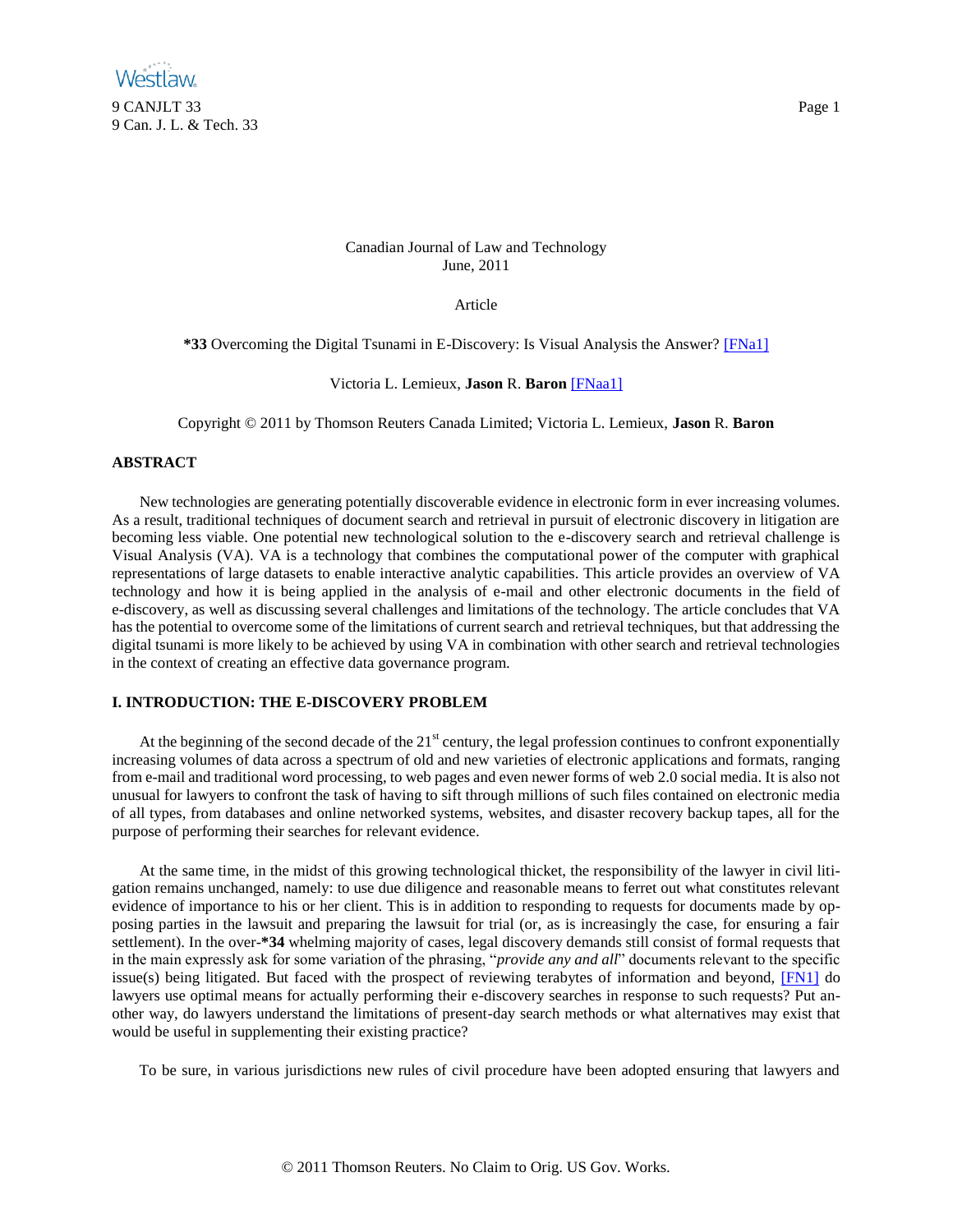judges are on notice of their obligations to produce documentary evidence in electronic form. For example, as of January 1, 2010, Ontario amended its Civil Rules of Procedure to provide for "Principles re Electronic Discovery," in the form of Rule 29.1.03(4) which states:

<span id="page-1-2"></span><span id="page-1-0"></span>(4) In preparing the discovery plan, the parties shall consult and have regard to the document titled "The Sedona Canada Principles Addressing Electronic Discovery" developed by and available from The Sedona Conference. [\[FN2\]](#page-9-1)

Previously, in December 2006 the U.S. Federal Rules of Civil Procedure were amended to expressly incorporate the term "electronically stored information." and to require that lawyers representing all parties to proceedings meet and confer early on in litigation to hammer out how electronic evidence will be preserved, formatted, and accessed. An increasing number of judges are on record as expecting that as part of these early on discussions counsel will discuss if not begin negotiating over what constitutes an adequate "search protocol" for each side to adhere to as part of the discovery process. [\[FN3\]](#page-9-2) For a discussion of evolving Canadian e-discovery law, see (Force 2010). [\[FN4\]](#page-9-3)

<span id="page-1-1"></span>In light of all of these developments, there is growing recognition in many quarters of the legal profession that a need exists to ask the questions posed here, namely, about the limitations of present day searches and alternatives to the status quo ante in how the legal obligations are met. Given the avalanche of electronic data that lawyers confront on a daily basis, the profession is ripe for considering **\*35** new ways of interpreting and making sense out of vast quantities of data on a scale never previously confronted.

## **II. IS TECHNOLOGY THE SOLUTION?**

<span id="page-1-3"></span>As stated in a report by PwC UK entitled *e-Disclosure 2020*, far from providing a panacea, technology seems to create problems faster than it solves them, or at a minimum, the solutions seem destined to lag behind. Easy infor-mation creation and inexpensive storage appears long before tools to organise or catalogue that information. [\[FN5\]](#page-9-4) Indeed, we know that current e-discovery search methods are not sufficient to overcome the digital tsunami: the most common methods currently used in e-discovery -- keyword searching and linear review -- are increasingly ineffective for the massive volumes of data that must be sifted through for each case. There have been a number of studies highlighting the limitations of existing search and retrieval techniques. In one study lawyers overestimated the effec-tiveness of their keyword-based search strategies by as much as 55%. [\[FN6\]](#page-9-5) Dabney (1986), Bing (1987) and Schweighofer (1999) all provide in-depth reviews of the limitations of full text searching for legal documentation. [\[FN7\]](#page-9-6) More recently, a multi-year study evaluating the efficacy of various search methods known as the "TREC Legal Track" demonstrated that traditional Boolean search methods failed to find up to 78% of relevant documents that other automated search methods accounted for (Tomlinson et al, 2008). [\[FN8\]](#page-9-7)

<span id="page-1-5"></span>In 2007, The Sedona Conference?, a leading legal non-profit think tank, issued a Commentary where the limitations of keyword searching were comprehensively described. In relevant part:

<span id="page-1-6"></span><span id="page-1-4"></span>Keyword searches work best when the legal inquiry is focused on finding particular documents and when the use of language is relatively predictable. For example, keyword searches work well to find all documents that mention a specific individual or date, regardless of context. However, the experience of many litigators is that simple keyword searching alone is inadequate in at least some discovery contexts. This is because simple keyword searches end up being both over- and under-inclusive in light of the inherent malleability and ambiguity of spoken and written English (as well as all **\*36** other languages).

<span id="page-1-8"></span><span id="page-1-7"></span>(The Sedona Conference 2007)[. \[FN9\]](#page-9-8)

All of these prior reports and studies are in line with results of an online survey of legal and technical professionals in the UK and two roundtable discussions on e-discovery conducted by PwC indicating that keyword searching is increasingly untenable. **[FN10]** Panellists noted the difficulties of choosing key words, reporting that "[e]ven if you have a brilliant, absolutely focussed search, you are still going to end up with too many documents to review and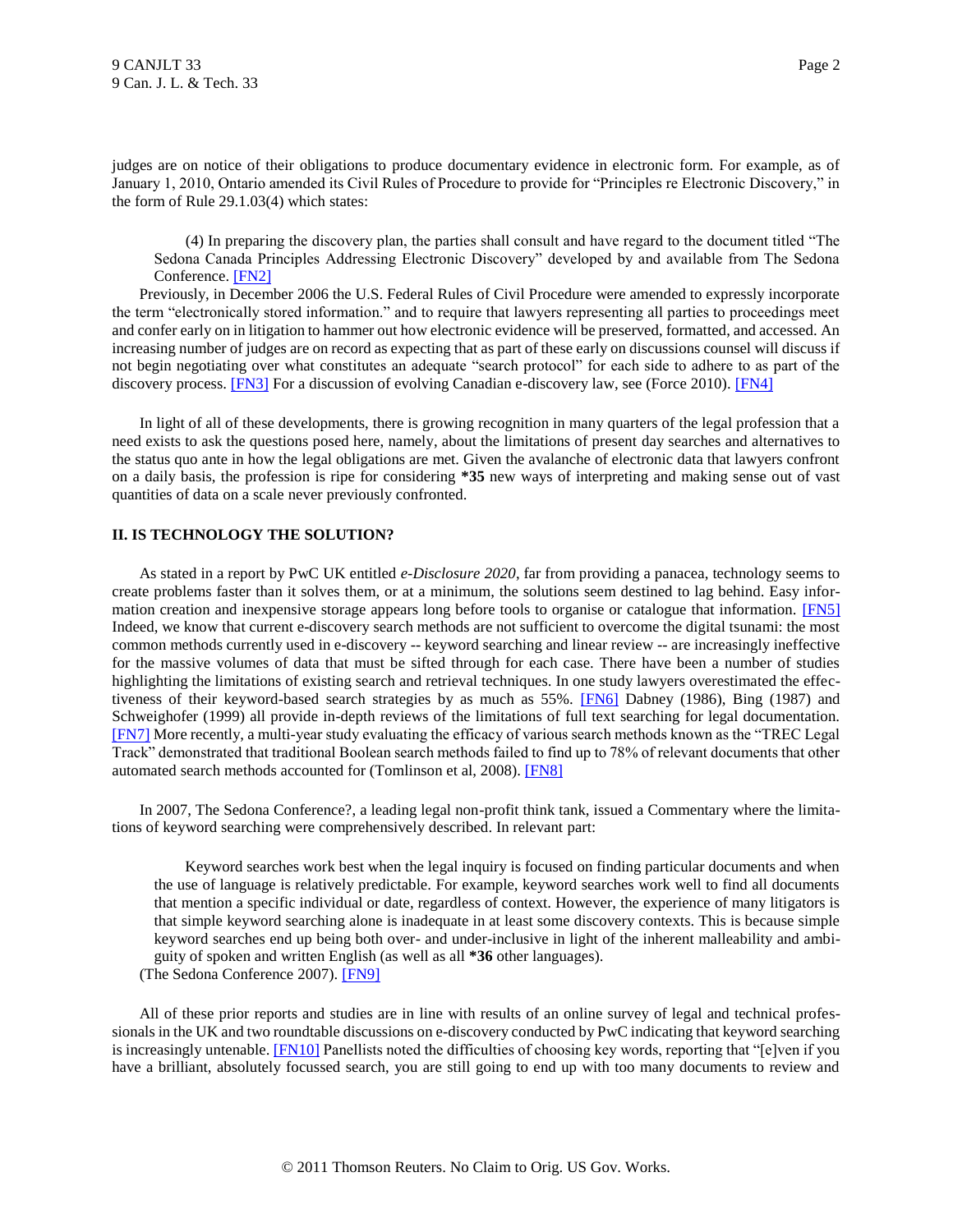<span id="page-2-0"></span>within those there will still be a very large proportion of irrelevant material." [\[FN11\]](#page-9-10) Data volumes are quickly becoming such that even with the best keyword search terms and an army of reviewers, it could still take months or years to sift through all the data and there would still be no guarantee of satisfactory results. [\[FN12\]](#page-9-11) New approaches are therefore very much needed.

Some leading thinkers in the legal profession have recognized that alternatives to traditional keyword searching do exist, and, in spite of the dearth of reported opinions on the subject, many practitioners are incorporating a variety of new search techniques in their everyday practice. In the one reported decision that does go into alternative search techniques at some length, *Victor Stanley v. Creative Pipe*, [\[FN13\]](#page-9-12) Judge Grimm, citing to (The Sedona Conference 2007), recognized that in addition to keyword searches, "other search and information retrieval methodologies" exist such as

<span id="page-2-2"></span><span id="page-2-1"></span>probabilistic search models, including "Bayesian classifiers" (which searches by creating a formula based on values assigned to particular words based on their interrelationships, proximity, and frequency to establish a relevancy ranking that is applied to each document searched); "Fuzzy Search Models" (which attempt to refine a search beyond specific words, recognizing that words can have multiple forms. By identifying the "core" for a word the fuzzy search can retrieve documents containing all forms of the target word); "Clustering" searches (searches of documents by grouping them by similarity of content, for example, the presence of a series of same or similar words that are found in multiple documents); and "Concept and Categorization Tools" (search systems that rely on a thesaurus to capture documents which use alternative ways to express the same thought). [\[FN14\]](#page-9-13)

<span id="page-2-3"></span>**\*37** In line with *Victor Stanley's* recognition of concept and categorization methods, it has been reported that the "use of auto-categorization systems can potentially reduce document request times from over four months to as little as thirty days for even the largest datasets" (Oot et al, 2010). [\[FN15\]](#page-9-14)

<span id="page-2-5"></span>These and other candidate technological solutions (including near de-duplication, e-mail threading, and predictive coding, [\[FN16\]\)](#page-10-0) will be deployed on a more widespread basis in litigation in the future, as lawyers increasingly become convinced that efficiencies in cost and scale are achieved through their greater use.

#### **III. WHAT ABOUT VISUAL ANALYSIS?**

A technology emerging as one possible solution to the e-discovery problem is visual analysis (VA). VA is a relatively new technology that combines analytical reasoning facilitated by interactive visual interfaces. It has been described as:

<span id="page-2-8"></span><span id="page-2-7"></span><span id="page-2-6"></span><span id="page-2-4"></span>• The science of analytical reasoning facilitated by interactive visual interfaces. [\[FN17\]](#page-10-1)

• More than just visualization and can rather be seen as an integrated approach combining visualization, human factors and data analysis[. \[FN18\]](#page-10-2)

• The formation of abstract visual metaphors in combination with a human information discourse (usually some form of interaction) that enables detection of the expected and discovery of the unexpected within massive, dynamically changing information spaces. [\[FN19\]](#page-10-3)

<span id="page-2-9"></span>Though VA is a dynamic process not a static one, it has its origin in the static visual representation of data. The field of visualization is, of course, very old: maps, graphs and charts have been in use for many centuries. Computer-assisted visualization is of more recent vintage. There is growing research interest reflecting the many advantages that visualization is said to offer over traditional textual representations: increased cognitive resources, such as by using a visual resource to expand human working memory; reduction of search, such as by representing a large amount of data in a small space; enhanced recognition of patterns, such as when **\*38** data are organized spatially to indicate their temporal relationships; and support for the easy perceptual inference of relationships that are otherwise more difficult to induce. [\[FN20\]](#page-10-4)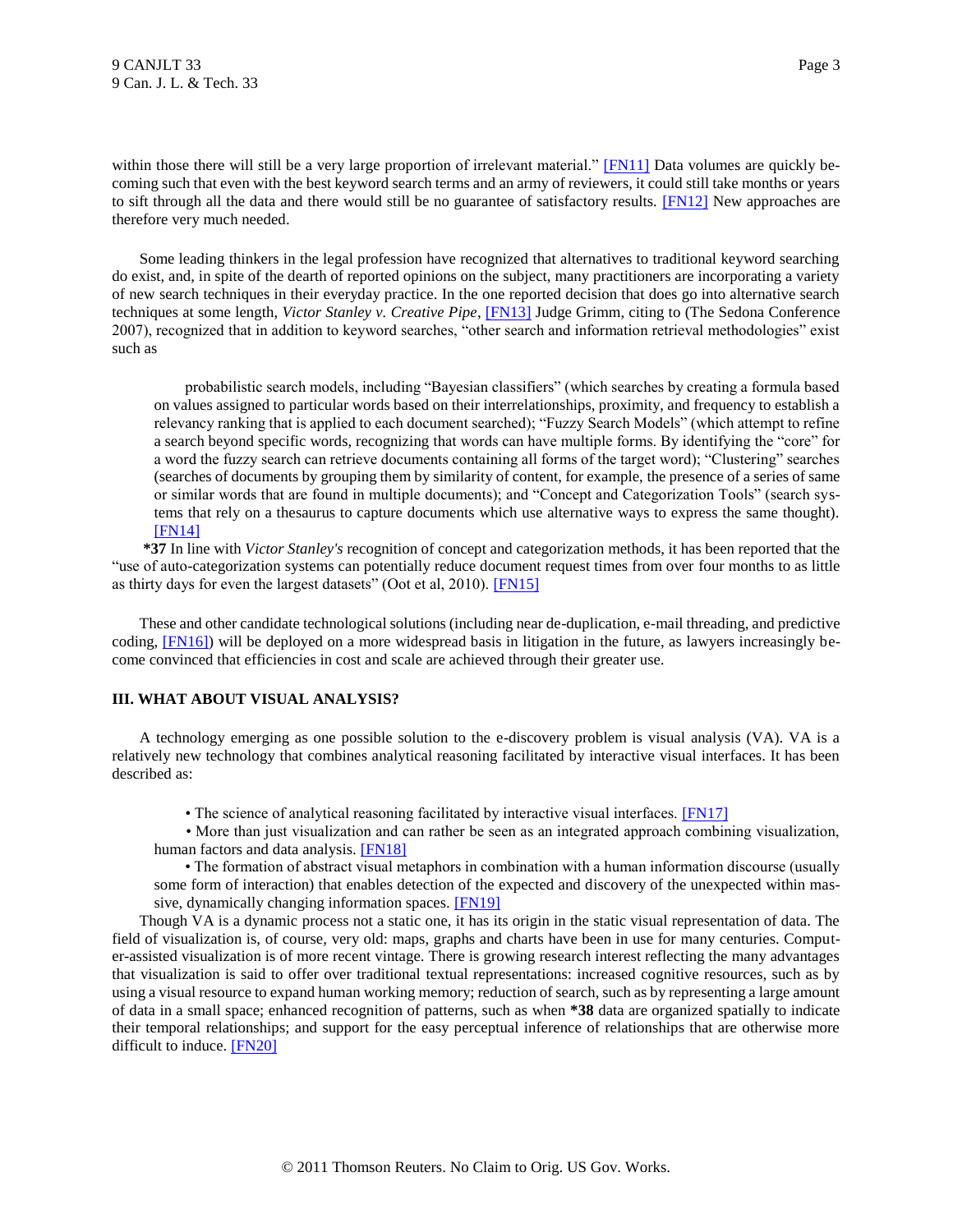Over time, visualization research has expanded beyond static visual representations to applications that allow users to interact with visualizations in an exploratory fashion. VA tools apply visualizations such as bar charts, node link diagrams, clusters or time lines to represent the results of computer analysis (see Figure 1)[. \[FN21\]](#page-10-5) Users are then able to interact with the visual representations to conduct further analysis in an iterative manner. The results of these additional analytical steps also are presented as visual metaphors or representations that can be further analysed if desired. VA tools have been designed specifically to deal with:

- <span id="page-3-0"></span>• Processing masses of dynamic data
- Answering an array of often ambiguous questions
- Keeping humans in the loop and at the centre of analysis
- Blending computational analysis with interactive visualization of the results of that analysis
- Providing quick answers with on demand improvement of analytical results
- <span id="page-3-1"></span>• Incorporating presentation linked with analysis
- <span id="page-3-5"></span><span id="page-3-4"></span><span id="page-3-3"></span><span id="page-3-2"></span>• Exporting easy to understand representations of results in real time [\[FN22\]](#page-10-6)

VA has emerged as a multi-disciplinary field (see Figure 1[\) \[FN23\]](#page-10-7) in which researchers from computer science, visual arts, cognitive psychology and other domain-specific areas collaborate to explore the basic components of the technology: analytical reasoning techniques; visual representation and interactions; data representations and transformations; and techniques to support production, presentation, and dissemination. [\[FN24\]](#page-10-8)

VA's original domain of application was in science but it has now moved into other areas, such as biology; business intelligence; fraud detection; and epidemiology. **[FN25]** The kinds of questions and issues that have attracted other domains of analysis to this technology are similar to the types of questions and issues faced in e-discovery.

### **\*39 IV. VISUAL ANALYSIS AS APPLIED TO E-DISCOVERY**

<span id="page-3-10"></span><span id="page-3-9"></span><span id="page-3-8"></span><span id="page-3-7"></span><span id="page-3-6"></span>VA tools are relatively new to the e-discovery domain. To date, most of the tools have focussed on the analysis of e-mails, though some have incorporated other documentary forms as well. Prior to the emergence of VA, visualization has been used to analyze both personal e-mail collections and public archives of threaded discussions. [\[FN26\]](#page-10-10) For example, TimeStore employed a redesign of the e-mail inbox and filing system which automatically arranged e-mail in a two dimensional grid, with one axis being people and the other, time. [\[FN27\]](#page-10-11) Sack studies e-mail exchanges between thousands of Usenet users and in a 2001 paper discusses the "Conversation Map" system, a visual system for browsing and navigating very large-scale conversations. [\[FN28\]](#page-10-12) Other researchers have applied Treemaps in the Netscan project to visualize Usenet postings. [\[FN29\]](#page-10-13) Re-mail provided overviews of correspondents and messages to help spot those with similar attributes. **[FN30]** PostHistory was a personal information management tool for using timelines and contact overviews to help generate insights that would be socially relevant to the owner of an e-mail collection. [\[FN31\]](#page-10-15) Social-Network Fragments complemented that approach, identifying communication clusters in social networks of authors. [\[FN32\]](#page-11-0) There has also been work on showing the structure of threaded e-mail conversations over time. [\[FN33\]](#page-11-1) **\*40** E-mail visualization has recently started to receive some attention from researchers seeking to support retrospective analysis as well. For example, Perer, Shneiderman and Oard used timelines to study the rhythms in e-mail use over time with a case study based on 20 years of a single individual's e-mail. [\[FN34\]](#page-11-2) Perer and Smith looked at three simple visualizations of e-mails to construct portraits of e-mail practices, and collected feedback from eight users looking at their own e-mail store. [\[FN35\]](#page-11-3) The eArchivarius project showed clusters based on content or co-addressing, along with timelines and biographies to explore a small set of government e-mails that had been released in response to *Freedom of Information Act* requests. [\[FN36\]](#page-11-4)

<span id="page-3-16"></span><span id="page-3-15"></span><span id="page-3-14"></span><span id="page-3-13"></span><span id="page-3-12"></span><span id="page-3-11"></span>Visual analytics goes one step beyond these efforts by incorporating capabilities that permit user directed exploration. An interactive graph-representation tool was developed by Heer to explore the social network of correspondents for the half-million-document Enron collection for example. **[FN37]** 

A review of the research literature indicates that visual analysis functionality (and associated tools) as applied in the domain of e-mail analysis can be classed broadly into two categories: 1) Tools that represent communications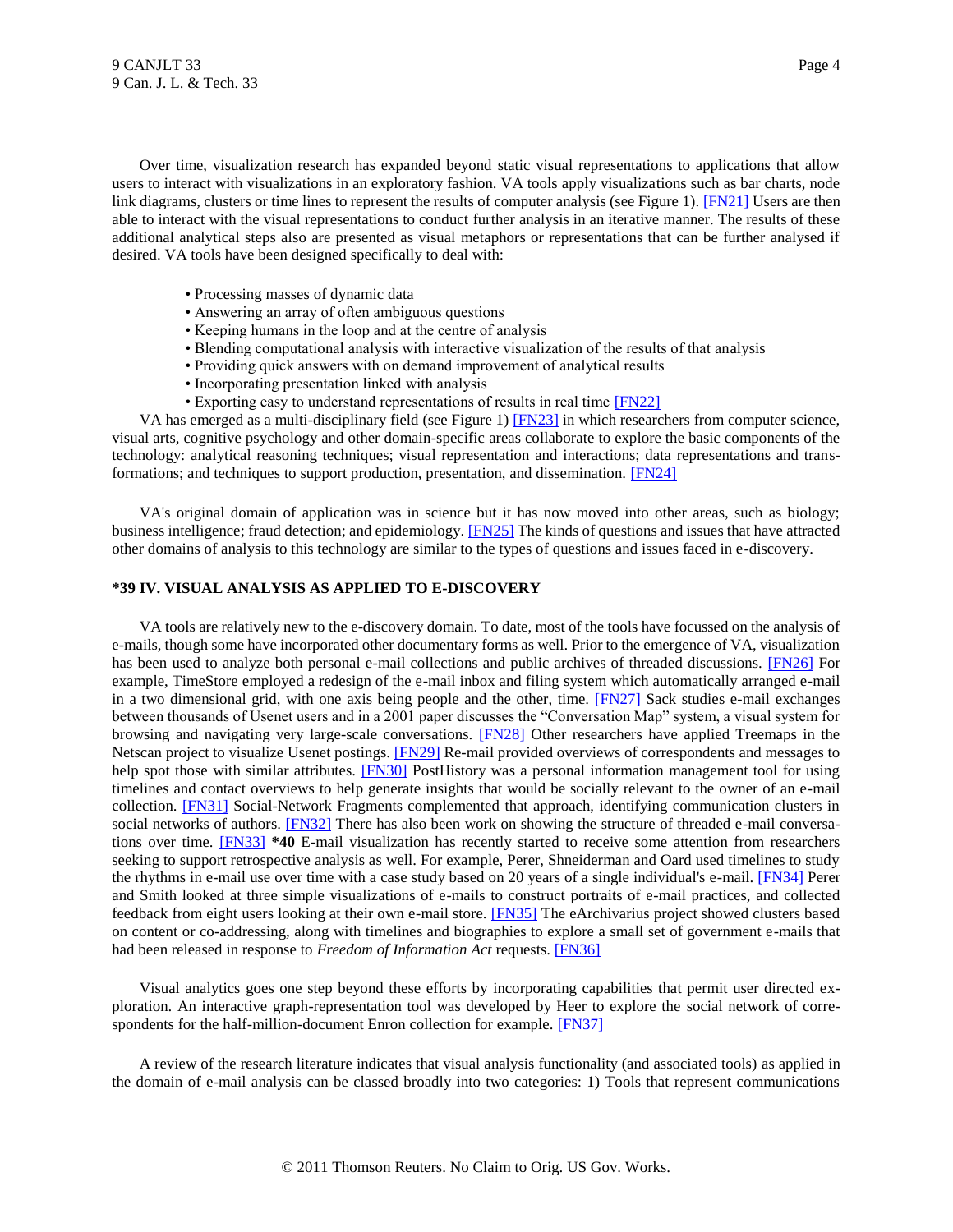<span id="page-4-2"></span><span id="page-4-1"></span><span id="page-4-0"></span>patterns and 2) tools that represent content. Of the tools that visualize communications patterns, there are two sub-categories: 1) those that represent time lines of communications and 2) those that visualize social networks. [\[FN38\]](#page-11-6) Tools that focus on social networks analysis often visually represent analytic results using node link or network diagrams as these types of diagrams lend themselves well to representing social actors and relationships between them. Typically, though not exclusively, these types of visualizations are generated on data drawn from metadata such as the header of an e-mail or, in some cases, user supplied data[. \[FN39\]](#page-11-7) Tools that focus on content, on the other hand, can use traditional keyword search techniques, for example, NetLens E-mail or vector space clustering algorithms that facilitate clustering of data into "galaxies",**\*41** "spires", and "bubbles" conceptualizing the topics and entities that exist in the documents of interest. [\[FN40\]](#page-11-8) In other words, automatically generating an ontology based on an analysis of the content of a particular data set. [\[FN41\]](#page-11-9) Some tools, such as NetLens E-mail, combine elements of all these forms of visualization. While VA research and development in the domain of e-discovery has focused primarily on the problem of searching for and retrieving e-mail documents, some studies incorporate a wider range of material. Kang et al describe incorporating transcriptions of voice messages into their analysis of Enron documentation and discuss the possibility of incorporating content drawn from external sources found on the Web such as biographies of persons of interest. [\[FN42\]](#page-11-10) Esteva et al have conducted research using a collection of unstructured Spanish documents varying in length and size that approximates the type of documentation that might be discoverable in litigation. [\[FN43\]](#page-11-11)

<span id="page-4-7"></span><span id="page-4-6"></span><span id="page-4-5"></span><span id="page-4-4"></span><span id="page-4-3"></span>A number of technology vendors offer visual analytics solutions. Without any intent to endorse particular products or services, [\[FN44\]](#page-11-12) we see these as being grouped into three broad categories: 1) those that are legal discovery "pure play" technology companies (e.g., MetaLINCS and Attenex), 2) those that offer more general search or data management software and services (e.g., Autonomy) and have incorporated visualization into their offerings, and 3) "pure play" visual analytics tools that can be used to conduct discovery but also used for other purposes (e.g., Starlite). [\[FN45\]](#page-12-0) These tools range from those that offer visualization as an "add on" mode of displaying search results, which in itself can be extremely helpful to reviewers, to those that offer "true" visual analytic capabilities -- the ability to have a human analyst interact with a visualization in order to really delve into data to structure, organise, and, ultimately, understand them.

**\*42** There are an increasing number of companies who offer visual analysis services as well, so organisations who want to experiment with visual analytics can choose whether to "buy" or "let" this technology. The decision to invest in acquiring the technology in-house or whether to buy it as a service will rest, in part, on the scale of legal discovery requirements: large corporate organisations carrying out discovery on a regular basis will benefit most from acquiring the technology in-house and integrating it with their existing litigation and discovery support tools, while those involved in discovery less often might be better offer availing themselves of a service-oriented offering.

### **V. WHY COULD VISUAL ANALYSIS BE AN EFFECTIVE E-DISCOVERY TOOL?**

<span id="page-4-8"></span>In 2006, Forrester Research predicted that visual analytics was going to be "the next big thing" in e-discovery. [\[FN46\]](#page-12-1) Why? One reason is that with traditional tools of analysis, reviewers face a long process of culling and de-duplicating large volumes of electronic datasets to produce relevant documents or e-mails, with associated metadata, stored in their native form, or in some normalized form such as EDRM XML, tiff, or pdf. The documents are then indexed and made available for search using standard search query types such as: term queries; phrase queries; near queries; range queries; wildcard queries; fuzzy queries and Boolean queries. One limitation of this approach is that the reviewer may not be certain at the start of a case of the important topics, key players, significant dates, or specific vocabulary in use. She may think she has an idea of what might be important and so try out a few simple queries to see what she can find, but her results may return zero finds. She may give up faced with the impossibility of searching for "unknown unknowns." Belkin et al. recognized this problem in information seeking, stating that "in general the user is unable to specify precisely what is needed." [\[FN47\]](#page-12-2)

<span id="page-4-9"></span>Attfield, De Gabrielle and Blandford have recently written about the ineffectiveness of traditional information retrieval approaches in the e-discovery domain. Drawing on data from case-studies of e-discovery, these researchers found that document reviewers would benefit from support in drawing together emergent document classes -- groups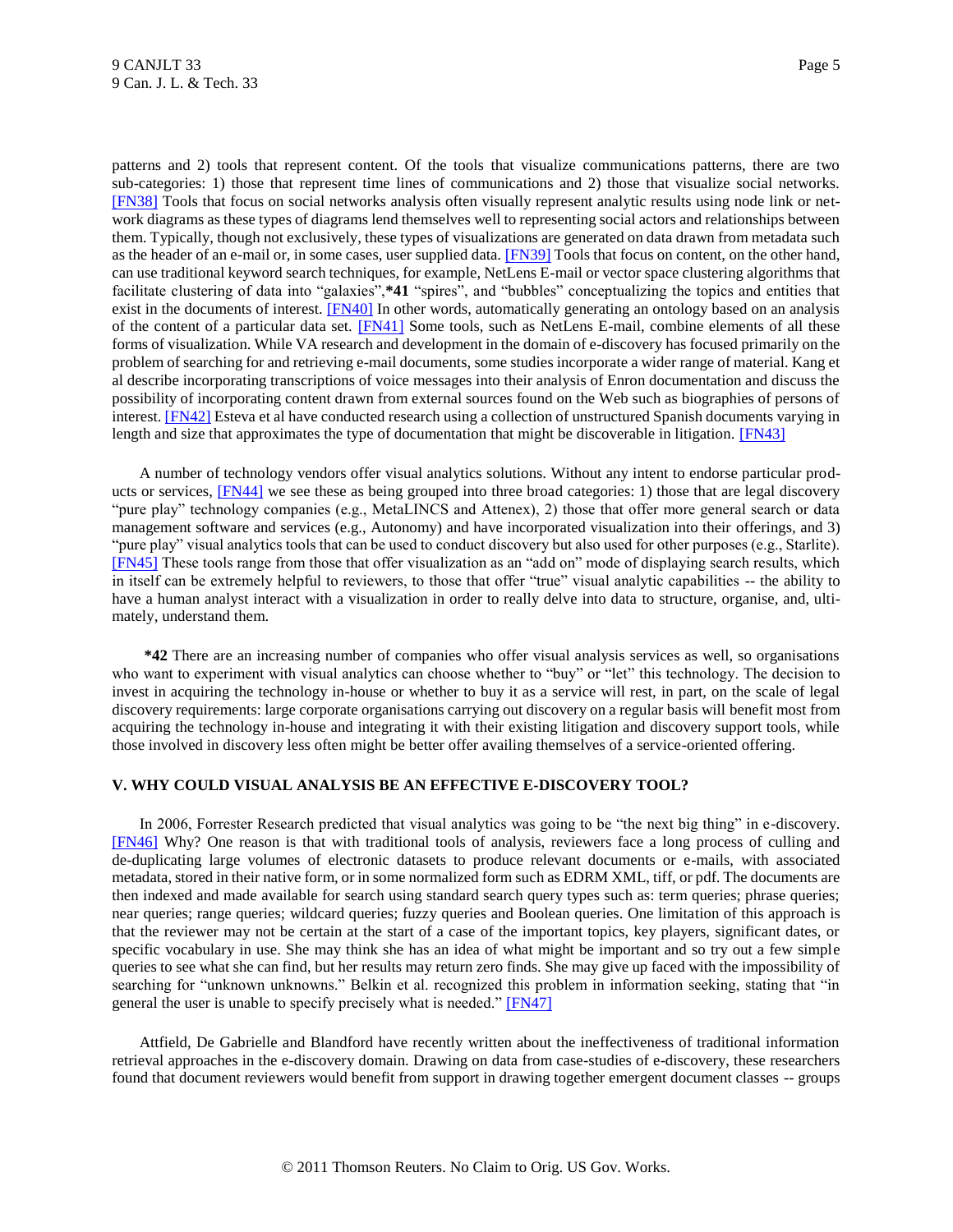<span id="page-5-0"></span>of related irrelevant documents and groups of related relevant documents -- which the reviewer becomes aware of during the review task. They note that many traditional review systems fail to assist the reviewer in this and so adversely affect cognitive momentum and the efficiency and effectiveness of the task. They conclude that interactive information visualisations provide new opportunities to move beyond such limitations[. \[FN48\]](#page-12-3) VA tools, in providing a visual **\*43** representation of concepts and their interrelationships in a domain -- have been shown to be extremely helpful to people who need to learn about a domain. [\[FN49\]](#page-12-4) Some researchers go beyond even this claim to suggest that interactive visualization tools can prompt reviewers to think more creatively. [\[FN50\]](#page-12-5)

<span id="page-5-3"></span><span id="page-5-2"></span><span id="page-5-1"></span>The School of Library, Archival and Information Studies (SLAIS) at the University of British Columbia (UBC) has been experimenting with VA tools specifically designed to overcome this cognitive barrier by applying the computational power of computers to analyze large datasets in order to "see the unseen." Put simply, with the kinds of tools being used at UBC-SLAIS the reviewer does not need to know in advance what he is searching for. These VA tools use vector space clustering algorithms to analyze a dataset and present the entire "universe" of data found within the chosen dataset in the form of a visual representation (e.g., nodes, galaxies, spires). [\[FN51\]](#page-12-6) The capability of these tools surmounts a problem that often occurs with keyword searching where documents can fall through the cracks of a search. These types of VA tools see all documents and cluster them together, so no document is missed out accidentally. A further advantage is that the reviewer is then able to engage interactively with the visualization to discover more about the cluster of documents its represents in order to test hypotheses and develop new ones.

<span id="page-5-4"></span>How do VA tools such as those employed in the UBC-SLAIS experiments work? The reviewer begins by preparing the dataset for input into the VA tool. This usually involves some amount of pre-processing, such as de-duplication and XML tagging. Once the dataset is loaded, analysis can begin. In the vector space model of analysis, documents are represented as vectors of the descriptors that are employed. [\[FN52\]](#page-12-7) A vector corresponds to the number of the words in the body of text. Every attribute can be weighted according to its importance. In the simplest case, the attribute receives value 1 if the descriptor occurs and 0, if this is not the case. The similarity between two vectors is usually computed as a function of the number of qualities which are common to both objects. A ranking of documents is inherent to the vector space model. Information representation is done according to similarity to the search vector. Similar documents can be combined into clusters through matching the search vectors with the central vector.

Once the initial clusters have formed, a process of iterative visual analysis of the visualizations to validate hypotheses or discover emergent, unexpected patterns is possible. The reviewer focuses on clusters of interest by selecting a cluster and **\*44** dropping everything else out of the calculations (e.g., making some words temporarily into outliers) and then evaluating and corroborating (or modifying by labelling) the key topics of the cluster, but also finding peculiar words for the given cluster. For example, a number of iterations of the visualizations might be created by eliminating terms from the visual clusters that were either too specific (e.g., "ISBN") or two general (e.g., "criminal") to produce meaningful clusters of conceptually related data. Using this technology with an iterative analytic technique, the reviewer is able to hone in quickly on the key topics in a large data set, rather than having to guess what might be covered and generate key words that may or may not reveal relevant items. The reviewer also is able to interrogate the results of the initial search to further analyze the data set by, for example, testing out competing hypotheses about the words referred to in the records.

#### **VI. THE CHALLENGES OF RELYING ON VISUAL ANALYSIS**

As promising a technology as visual analysis is, there are still many barriers to full adoption and reliance on it to overcome the e-discovery challenge. The following sections discuss a number of these challenges.

### **(a) Ease of Use**

SLAIS researchers have had the opportunity to work with a number of VA tools and have found that the technical skills needed to learn and operate the software effectively are still significantly more than one could expect of a casual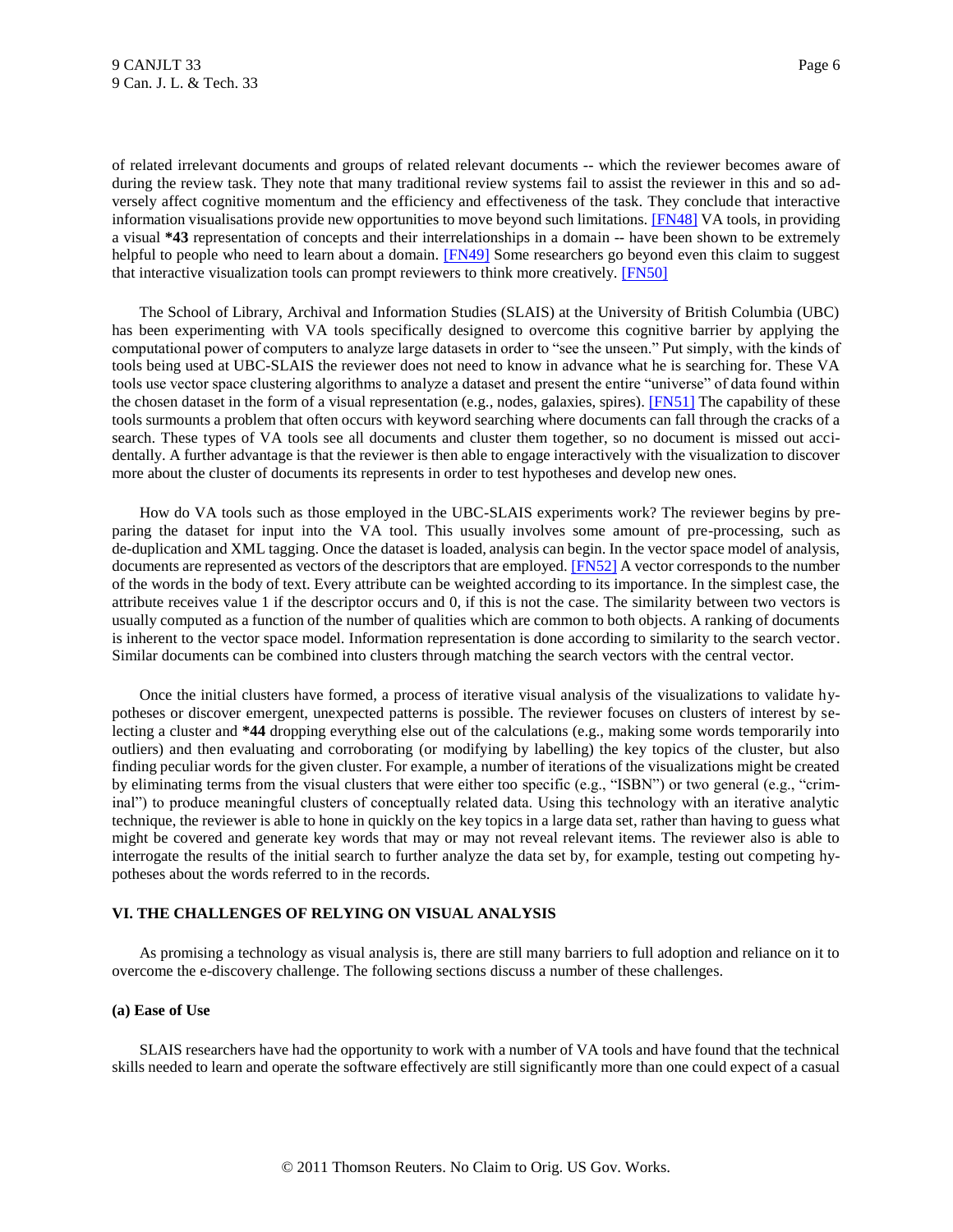user. In other words, it takes training and regular use of the tools to yield effective results. It would be difficult for someone -- an attorney or records professional -- who did not use VA frequently to use the technology now and again with good results. On the other hand, good results are difficult to achieve if the reviewer only has technical knowledge of how to use the software and is not a domain expert because of the iterative analytical process involved in visual analysis. The exploratory path is not predetermined but emerges as the reviewer discovers new insights from each visual representation -- insights that a domain expert is more capable of developing. This is in contrast to a study done by Efthimiadis and Hotchkiss on more traditional search techniques. [\[FN53\]](#page-12-8) In this study the researchers ran a test to discover whether domain expertise is necessary in legal researchers. They found that a group of non-experts outperformed a group of experts.

<span id="page-6-1"></span><span id="page-6-0"></span>**\*45** To address the need for domain expertise in the use of VA, UBC-SLAIS researchers have found a process called "pair analysis" very effective. [\[FN54\]](#page-12-9) In pair analysis a technical expert and a domain specialist work together with the dataset to conduct the visual analysis. It may be that in future, improved user interfaces will make it unnecessary to employ pair analysis, but for the time being this method can be used to improve the effectiveness of the process.

#### **(b) Analytical Reasoning Techniques**

<span id="page-6-2"></span>One of the challenges of using visual analysis tools is that there is no one predefined pathway or protocol for the process of analytical reasoning to be followed to interact with a dataset. For example, Kang et al describe significant differences in the process of sense-making between an experienced analyst and an archivist in interacting with VA tools and data. **[FN55]** It is entirely up to the reviewer to follow hunches and lines of reasoning. It can also be quite difficult to know when there is nothing more to be gleaned by further interrogating or tinkering with a visual representation. As Perer and Schneiderman observe, interactive techniques can yield valuable discoveries, but current data analysis tools typically support only opportunistic exploration that may be inefficient and incomplete. These two researchers propose a methodology of interaction with visualizations that they label "Systematic Yet Flexible Dis-covery.[" \[FN56\]](#page-12-11) Other methods, such as Analysis of Competing Hypothesis (ACH) may also be used. Each method is likely to yield quite varied results. **[FN57]** Where the analytical process is unique, if not idiosyncratic, questions may arise about whether two reviewers working with the same dataset could produce the same results. Such questions potentially could add further delays or expense to the e-discovery process if opposing parties challenge VA results.

#### <span id="page-6-4"></span><span id="page-6-3"></span>**(c) Data Input**

The task of preparing data for analysis using VA software is not an insignificant one at this point either. Datasets come in many formats and documents have diverse structures and lengths; nevertheless, they must be rendered in a form that can be read by a VA tool. It can still take a significant amount of effort, as the UBC-SLAIS research team has discovered, to de-duplicate, cleanse, and structure large quantities of data in order to prepare them for analysis. So, better tools and techniques will be needed to import data in diverse formats into VA tools.

<span id="page-6-5"></span>**\*46** An additional related challenge is that an increasing amount of the data that might be of interest in an investigation or litigation is non-textual -- voice-mail and video clips, for example. Speech recognition software exists to translate speech into text to enable analysis, but tools to render images are still at the development stage. [\[FN58\]](#page-13-0)

#### **(d) Visual Representation and Interactions**

<span id="page-6-7"></span><span id="page-6-6"></span>A number of VA tools use vector space algorithms to cluster terms into groups according to the relative occurrence or co-occurrence of key terms. There are algorithms that cluster according to a "bag of words" approach and those that cluster according to a "phrase-based" approach. [\[FN59\]](#page-13-1) Each Algorithm performs differently, has an underlying logic and may have weaknesses or limitations that it is important to understand. For example, some algorithms are better than others at maintaining clusters when new documents are incrementally added to datasets[. \[FN60\]](#page-13-2)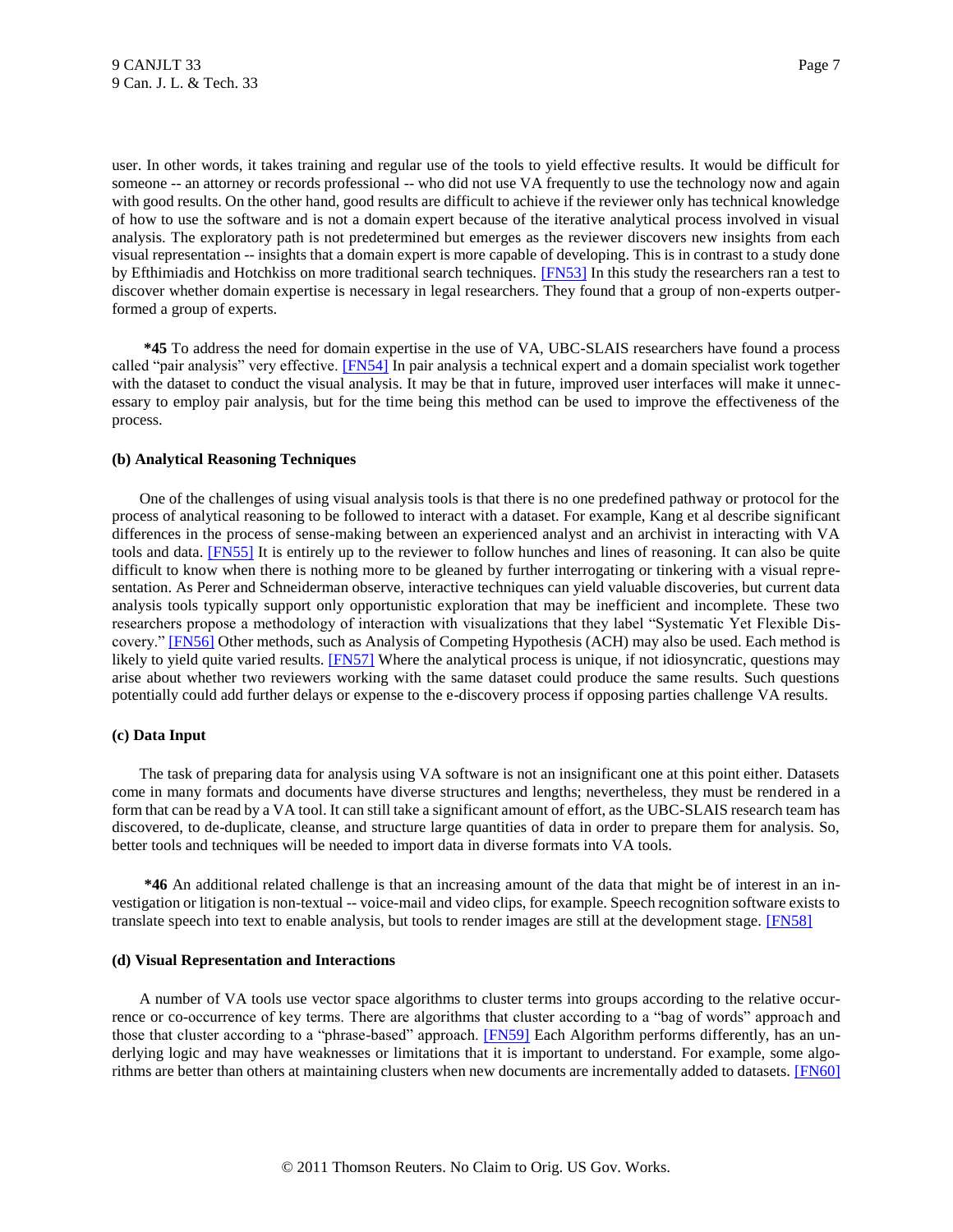While it is important to understand how different algorithms function, it may not be easily done when a commercially-available VA tool is used: such algorithms tend to be trade secrets and vendors may be reluctant to be too transparent about their structure and how they function.

<span id="page-7-0"></span>VA tools still do not deal with the issue of context well. As Esteva et al. point out in their study on discovering trails of documents relating to the same business function in a large collection of unstructured heterogeneous documents, it may be very challenging "to find documents related to an activity that may encompass different document types and writing styles, and include various sub-topics. These documents may differ in length and therefore contain varied keyword frequencies particular to the topic of interest. Moreover, keywords related to the topic may vary, depending on the writing style of the different authors involved. In addition, **\*47** records that treat similar topics but are not directly associated with the activity of interest may introduce noise in the trail. [\[FN61\]"](#page-13-3) Depending on the algorithm, terms referring to a project code-named "Orpheus" may cluster with documents referencing Greek mythology and the story of Orpheus. Without explicit tagging, documents generated in the course of the same business function or project but which discuss a variety of unrelated matters are unlikely to cluster together. The problems become compounded as the size of the dataset increases. [\[FN62\]](#page-13-4) VA software tools that UBCSLAIS researchers have been using in the lab alleviate this problem somewhat by clustering groups of co-occurring terms (phrase-based clustering), thereby providing more context than would be achieved by clustering according to a single word at a time. Reviewers also are able to choose to view one, two, three or more terms representing each cluster to gain a better sense of the significance of the cluster. However, there is no question that the issue of context and the ability to discover linkages between documents related to particular functions generates many outliers in a cluster and remains a challenge.

<span id="page-7-6"></span><span id="page-7-5"></span><span id="page-7-4"></span><span id="page-7-3"></span><span id="page-7-2"></span><span id="page-7-1"></span>Finally, visual representations represent data differently. For example, a "galaxy view" in the UBC lab (see Figure 2[\) \[FN63\]](#page-13-5) indicates relative relationship between documents in a dataset, but does not provide much information about the density of a cluster (i.e., how many documents fall within a particular grouping). In contrast, another tool offers a "Spire" visual (see Figure 3) [\[FN64\]](#page-13-6) that answers both questions. Visual representations and can invite divergent interpretations of the same dataset. [\[FN65\]](#page-13-7) The effect of algorithms used to optimize the visual layouts may lead to misleading interpretations of the data. [\[FN66\]](#page-13-8) Just as with an optical illusion, it is possible to see different things and extract diverging meanings from an image. In some cases, where the visualization is very dense (e.g. visualizations of networks that look like "hairballs"), it may be impossible to draw inferences from the diagram at all. [\[FN67\]](#page-13-9) VA is a scientific technique, but not an exact or uncomplicated one; as such, it still involves a fair degree of art in the analysis and interpretation of visual representations of data. Further, as with any image, visual representations can be altered or enhanced using software tools such as Photoshop to emphasize or de-emphasize aspects of the results depending on the objectives. This has obvious implications if the intention is to use the results of a visual analysis in legal proceedings. [\[FN68\]](#page-13-10)

<span id="page-7-7"></span>**\*48** The effective use of an appropriate visual representation requires designers to ensure that reviewers understand how to use, and the implications of using, a particular visual representation. A "one size fits all" approach to visual representations is unlikely to work well. Reviewers will need to understand the relationship between visual representations and interface functionality; determine the best visual representations for particular tasks and platforms; the ways visual representations might be merged effectively to support e-discovery needs; develop guidelines for the application of visual representations and associated knowledge for practical implementation; and consider the ways in which visual representations might be admissible in court (for example, what kind of oral testimony might be needed to attest to the authenticity and integrity of visual representations.). [\[FN69\]](#page-13-11)

## <span id="page-7-8"></span>**(e) Scalability**

<span id="page-7-9"></span>Scalability of different tools and analytic approaches remains a challenge where reviewers must process not just megabytes of data, but terabytes, petabytes, exabytes, and even zettabytes and beyond. Ultimately, we may have to learn to think differently when dealing with data at this order of magnitude. [\[FN70\]](#page-13-12) Aside from these analytical and technical issues, there are also issues arising from the nature and structure of the legal system.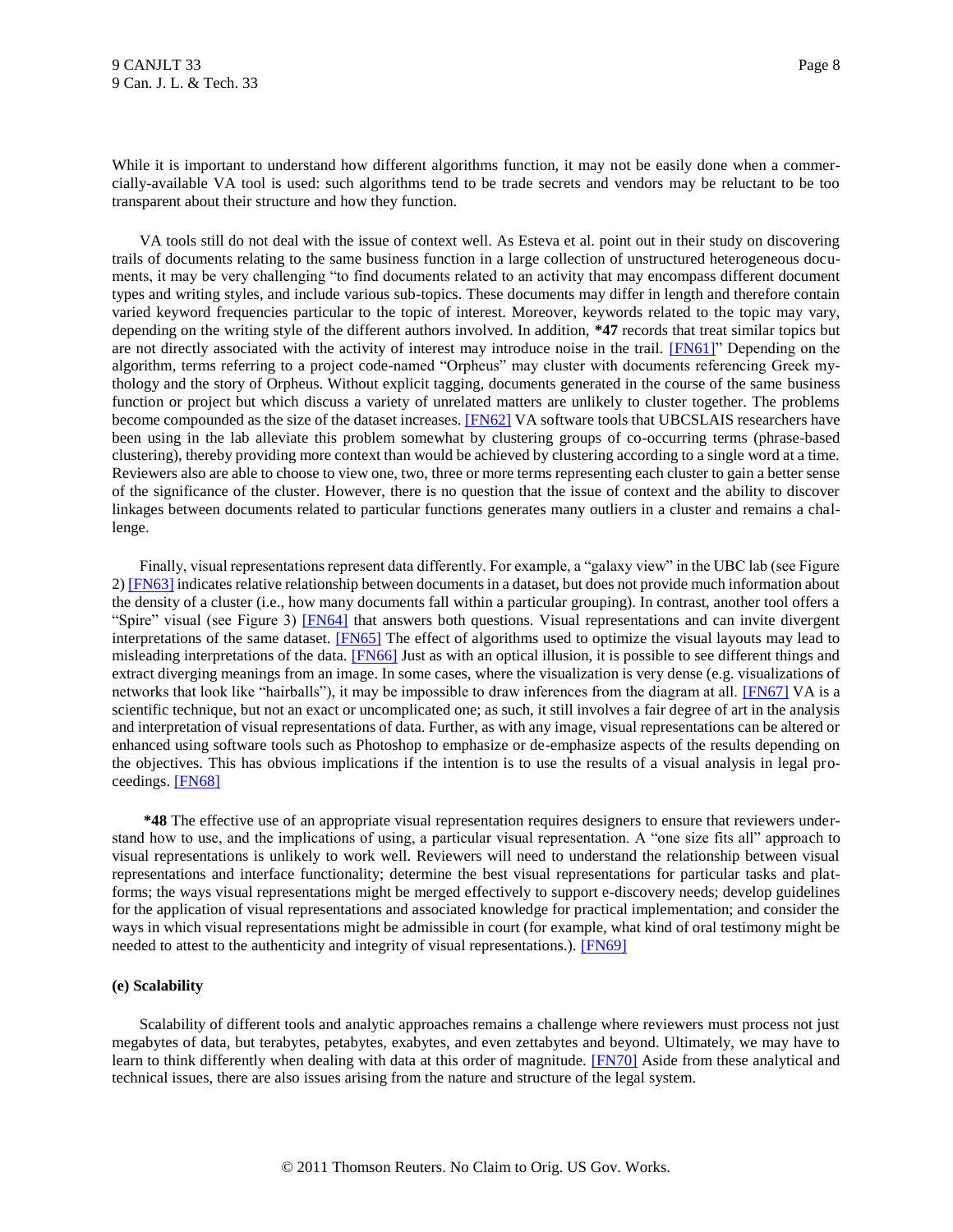### **(f) Courts and Judges that are Not Tech-Savvy**

<span id="page-8-2"></span>Many courts and judges just are not up to speed with technology. Even with respect to keyword searching techniques, a PwC report notes that "The technological black box at the heart of these superior solutions creates uncertainty. While courts, regulators and opposing parties generally understand the outputs from keyword searches-and if not, it can be explained, advanced techniques are less well understood. Those same stakeholders have less assurance and confidence about what they are getting from advanced search technology. Delivering reassurance is a challenge." [\[FN71\]](#page-14-0) As one respondent in a PwC legal roundtable expressed it: "I suspect that we will get to the point where judges really understand the concept of search terms and how they work and then we'll say "Forget search terms, they aren't working we want to use this new software ... And the judge is going to say 'What! Enough already! You've just got us thinking about search and now you're going to  $*49$  throw this new thing on us." [\[FN72\]](#page-14-1)

### <span id="page-8-3"></span>**(g) Adversarial Nature of the Legal System**

<span id="page-8-5"></span><span id="page-8-4"></span>Litigation is adversarial by nature and e-discovery has become a battleground between opposing counsel that has driven up the costs of litigation and resulted in some spectacular fines. [\[FN73\]](#page-14-2) In an effort to reverse this trend, The Sedona Conference has issued a Cooperation Proclamation aimed at facilitating cooperation in legal discovery, with over 100 judges at the time of writing this paper signing on to the document. [\[FN74\]](#page-14-3) At present, however, still too many battles are fought in the e-discovery arena. Reliance on a technology such as VA that is seen as a black box because it is still new and not well-understood may exacerbate disputes between counsel over the relevance of documents, and lead to questions going to defensibility of approach. One way of overcoming this issue is to use VA initially to identify subsets of documents of interest (or non-interest, in the case of obviously non-relevant documents). Both parties could then agree on a list of appropriate keywords to be used in searching the dataset, either in an initial round of negotiations or after the owner of the data set has employed some measure of further sampling to produce exemplar documents. [\[FN75\]](#page-14-4) In employing sophisticated, iterative search methods, the parties are certainly not limited in fashioning creative approaches aimed at reducing volume while at the same time focussing on what are likely to be the most material documents to a dispute. The fact remains, however, that where there is greater uncertainty, trust and collaboration may be more difficult to reliably establish.

# <span id="page-8-6"></span>**VII. CONCLUSION**

<span id="page-8-7"></span>It is clear from the above discussion that VA is a promising technology but that it also has a long way to go. Moreover, it is unlikely to overcome the digital Tsunami entirely on its own. E. Efthiamidis argues that "effective information retrieval in today's complex litigation requires a variety of tools and approaches, including a combination of automated searches, sampling of large databases, and a team-based review of these results." [\[FN76\]](#page-14-5) Beyond this, search and retrieval is unlikely to be effective where corporate archives are fragmented and in disarray. As recognized in the PwC report on e-discovery, "To successfully address e-[discovery] ... [organizations] must ask themselves "What information do we have? Why do we have it? How long do we keep it? When do we destroy it? When needed, can we preserve, protect, access, search and produce it? And importantly, "What are the **\*50** consequences if we cannot?" [\[FN77\]](#page-14-6) The bottom line is that, even with the most sophisticated technology, records management fundamentals are still essential.

<span id="page-8-8"></span><span id="page-8-0"></span>[\[FNa1\].](#page-0-0) A version of this paper was originally prepared for a session at the Society of American Archivists' Annual Meeting, Washington, D.C., 10-14 August, 2010.

<span id="page-8-1"></span>[\[FNaa1\].](#page-0-1) Victoria L. Lemieux, School of Library, Archival and Information Studies, University of British Columbia, vlemieux@mail.ubc.ca. **Jason** R. **Baron**, Office of the General Counsel, National Archives and Records Administration, jason.baron@nara.gov.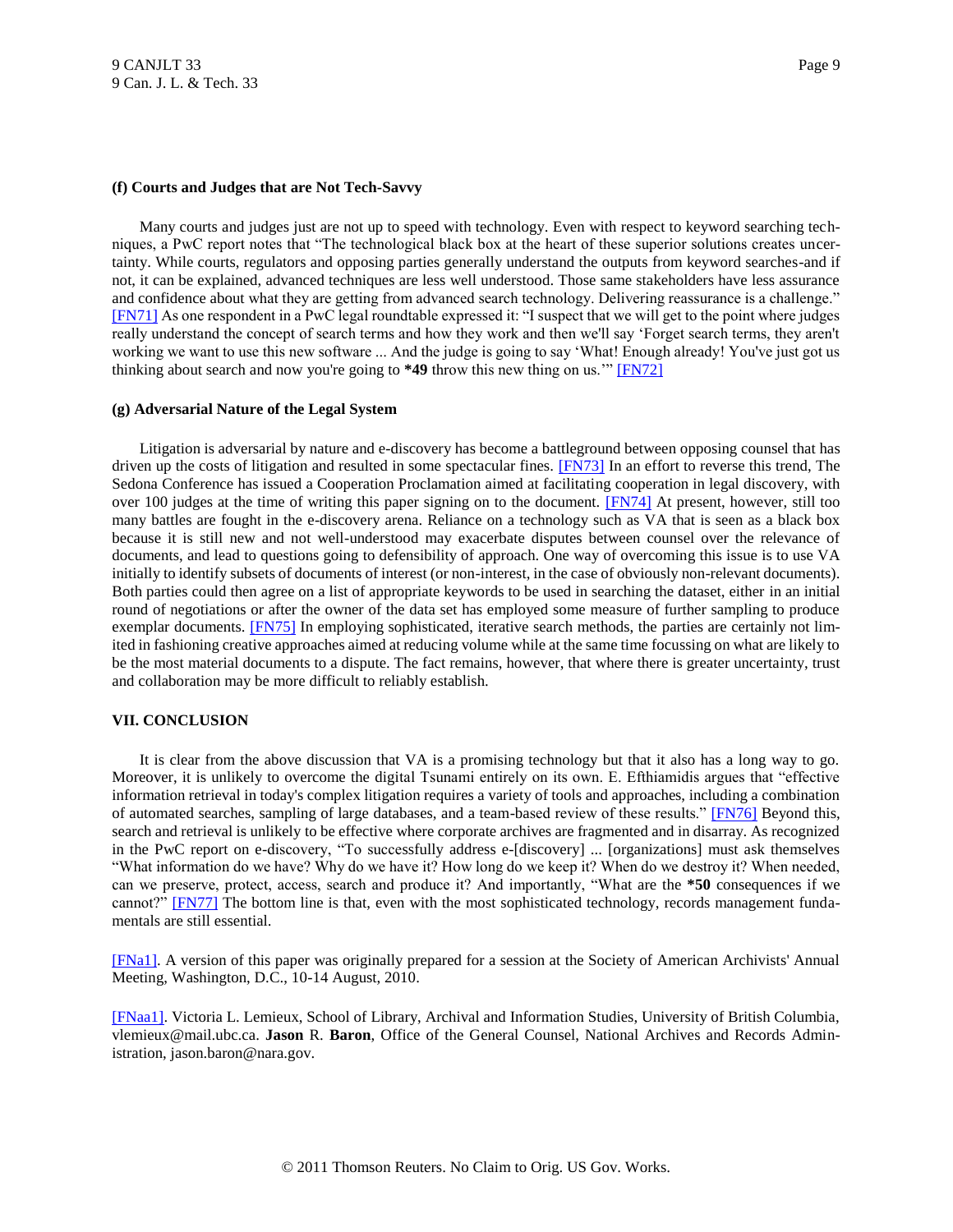<span id="page-9-0"></span>[\[FN1\].](#page-0-2) See generally George L. Paul & **Jason** R. **Baron**, ["Information Inflation: Can the Legal System Adapt?"](http://www.westlaw.com/Find/Default.wl?rs=dfa1.0&vr=2.0&DB=109834&FindType=Y&SerialNum=0331259447)  [\(2007\) 13 Rich JL & Tech 10,](http://www.westlaw.com/Find/Default.wl?rs=dfa1.0&vr=2.0&DB=109834&FindType=Y&SerialNum=0331259447) online: < http://law.richmond.edu/jolt/v13i3/article10.pdf>; **Jason** R. **Baron** & Ralph C. Losey, "e-Discovery: Did you know?" (2010), Multimedia Presentation, online: YouTube <http://www.youtube.com/watch?v=bWbJWcsPp1M>.

<span id="page-9-1"></span>[\[FN2\].](#page-1-0) *Rules of Civil Procedure*, RRO 1990, Reg. 194, s. 29.1.03(4), online: <http://www.elaws.gov.on.ca/html/regs/english/elaws\_regs\_900194\_e.htm #ys29p1p04>. The Sedona Conference is a not for profit legal think tank that has published numerous commentaries on e-discovery, including the referenced paper that can be found online: <www.thesedonaconference.org/publications>.

<span id="page-9-2"></span>[\[FN3\].](#page-1-1) See generally **Jason** R. **Baron** & Edward C. Wolfe, "A Nutshell on Negotiating EDiscovery Search Protocols" (2010) 11 The Sedona Conference Journal 229 [Baron, "Nutshell"].

<span id="page-9-3"></span>[\[FN4\].](#page-1-2) Donald Force, "From Peruvian Guano to Electronic Records: Canadian E-Discovery and Records Professionals" (2010) 69 Archivaria 49, online: <http:// journals.sfu.ca/archivar/index.php/archivaria/article/view/13261>.

<span id="page-9-4"></span>[\[FN5\].](#page-1-3) PricewaterhouseCoopers, *E-Disclosure 2020 -- Creating a Strategic Framework for the Future* London, PwC, 2010 [PwC, "E-Disclosure 2020"], online: http://www.pwcwebcast.co.uk/pwc\_uk\_edisclosure\_2020.pdf.

<span id="page-9-5"></span>[\[FN6\].](#page-1-4) David C. Blair & M. E. Maron, "An evaluation of retrieval effectiveness for a full-text document retrieval system" (1985) 28:3 Communications of the ACM 289.

<span id="page-9-6"></span>[\[FN7\].](#page-1-5) Daniel P. Dabney, "The Curse of Thamus: Full Text Legal Document Retrieval" (1986) 78:5 Law Libr J 5; Jon Bing, "Performance of Legal Text Retrieval Systems: the Curse of Boole" (1987) 79 Law Libr J 187 [Bing, "Curse of Boole"]; Erich Schweighofer, "The Revolution in Legal Information Retrieval or: The Empire Strikes Back" (1999) JILT, online: <http:// www2.warwick.ac.uk/fac/soc/law/elj/jilt/1999\_1/schweighofer>.

<span id="page-9-7"></span>[\[FN8\].](#page-1-6) S. Tomlinson et al, "Overview of the TREC 2007 Legal Track", in *The Sixteenth Text Retrieval Conference (TREC 2007) Proceedings*, online: <http:// trec.nist.gov/pubs/trec16/t16\_proceedings.html>.

<span id="page-9-8"></span>[\[FN9\].](#page-1-7) "The Sedona Conference Best Practices Commentary on the Use of Search and Information Retrieval Methods in E-Discovery" (2007) 8 The Sedona Conference Journal 189.

<span id="page-9-9"></span>[\[FN10\].](#page-1-8) PwC, "E-Disclosure 2020", *supra* note 5.

<span id="page-9-10"></span>[\[FN11\].](#page-2-0) PwC, "E-Disclosure 2020", *supra* note 5 at 23.

<span id="page-9-11"></span>[\[FN12\].](#page-2-1) See Examiner's Report by Anton R. ValukasLehman Brothers Holdings Inc Chapter 11 ProceedingsVol. 7, Appx. 5 (reporting that out of a universe of 350 billion pages--three petabytes--the Examiner narrowed the collection by selecting key custodians and using dozens of separate Boolean searches to collect for review in excess of five million documents, representing 40 million pages, for two further levels of manual review by 70 contract attorneys supplemented by others), online: <http://lehmanreport.jenner.com/>.

<span id="page-9-12"></span>[\[FN13\].](#page-2-2) [250 FRD 251 \(D Md 2008\).](http://www.westlaw.com/Find/Default.wl?rs=dfa1.0&vr=2.0&DB=0000344&FindType=Y&SerialNum=2016215029)

<span id="page-9-13"></span>[\[FN14\].](#page-2-3) *[Ibid](http://www.westlaw.com/Find/Default.wl?rs=dfa1.0&vr=2.0&DB=0000344&FindType=Y&ReferencePositionType=S&SerialNum=2016215029&ReferencePosition=259)* [at 259](http://www.westlaw.com/Find/Default.wl?rs=dfa1.0&vr=2.0&DB=0000344&FindType=Y&ReferencePositionType=S&SerialNum=2016215029&ReferencePosition=259) n9.

<span id="page-9-14"></span>[\[FN15\].](#page-2-4) P. Oot, A. Kershaw & H.L. Roitblat, "Mandating Reasonableness in a Reasonable Inquiry" (2010) 87 Denv [UL Rev 533 at 551.](http://www.westlaw.com/Find/Default.wl?rs=dfa1.0&vr=2.0&DB=100171&FindType=Y&ReferencePositionType=S&SerialNum=0353291861&ReferencePosition=551) See also Ronni D. Solomon & **Jason** R. **Baron**, "Bake Offs, Demos & Kicking the Tires: A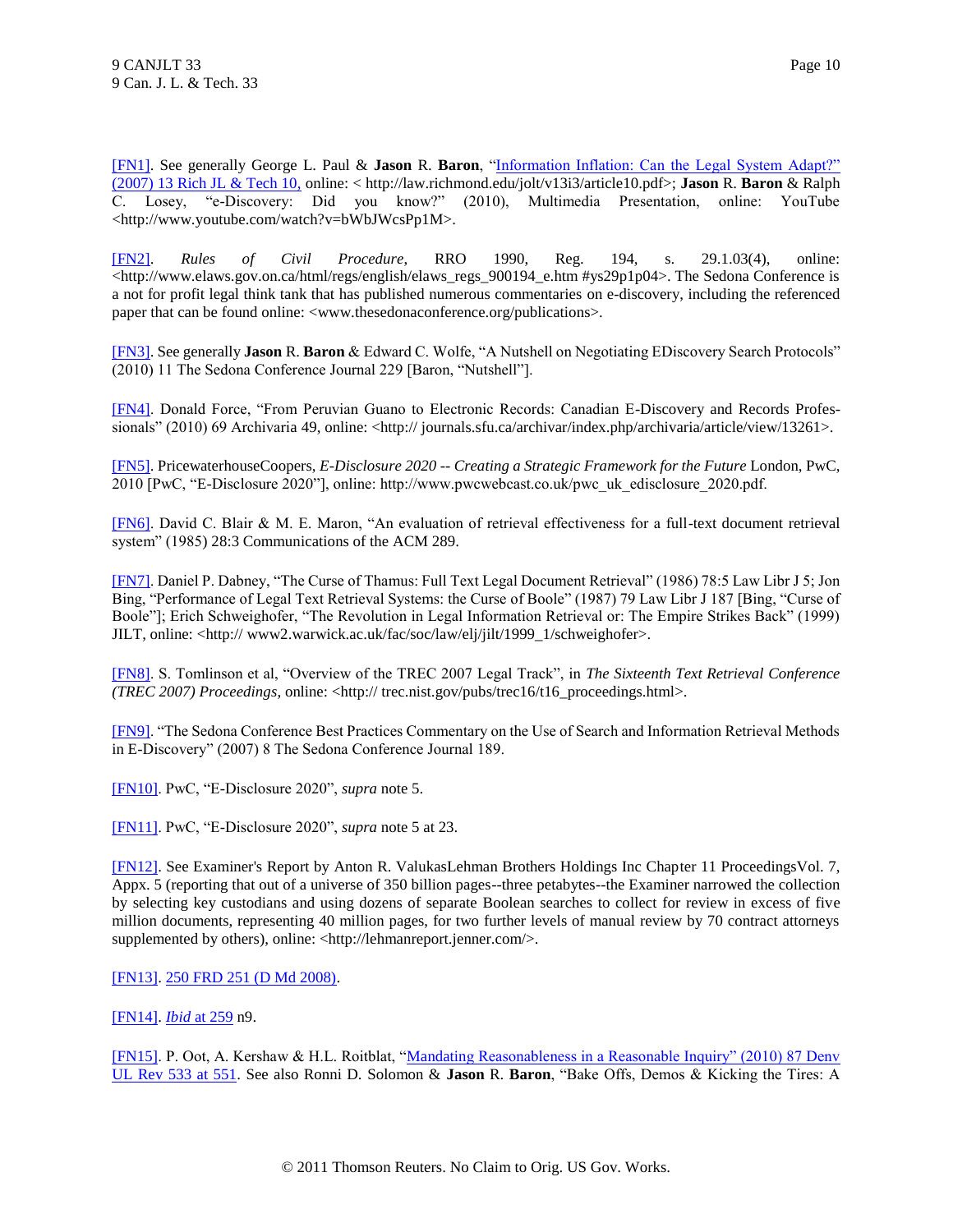Practical Litigator's Brief Guide to Evaluating Early Case Assessment Software & Search and Review Tools" (The Sedona Conference, 2009), online: <http:// www.kslaw.com/Library/publication/BakeOffs\_Solomon.pdf>.

<span id="page-10-0"></span>[\[FN16\].](#page-2-5) PwC, "E-Disclosure 2020", *supra* note 5.

<span id="page-10-1"></span>[\[FN17\].](#page-2-6) J.J. Thomas & K.A. Cook, *Illuminating the Path: The Research and Development Agenda for Visual Analytics*, (Los Alamitos, CA: IEEE Computer Society Press, 2005), online: <http://nvac.pnl.gov/agenda.stm> [Thomas, "Illuminating the Path"].

<span id="page-10-2"></span>[\[FN18\].](#page-2-7) D.A. Keim et al, "Challenges in Visual Data Analysis" in *Proceedings of Information Visualization, 2006. IV 2006. Tenth International Conference on* (2006) at 9, online: IEEE <http://ieeexplore.ieee.org/xpls/abs\_all.jsp? arnumber=1648235>.

<span id="page-10-3"></span>[\[FN19\].](#page-2-8) Kris Cook, Rae Earnshaw & John Stasko, "Guest Editors' Introduction: Discovering the Unexpected, Computer Graphics and Applications" (2007) 27 IEEE Computer Graphics and Applications 15.

<span id="page-10-4"></span>[\[FN20\].](#page-2-9) Thomas, "Illuminating the Path", *supra* note 17; Daniel T. Gilbert, *Stumbling on Happiness* (New York: Knopf, 2006) at 99; Ron Rensink, "Change Detection" (2002) 53 *Annual Review of Psychology* 245.

<span id="page-10-5"></span>[\[FN21\].](#page-3-0) As it was not possible to include colour graphics in the text of this article and colour is an important feature of many visualizations, including those selected to illustrate points in this article, the authors have chosen to make all figures available online at http:// www.ciferresearch.org/research/current\_project&pid=25>.

<span id="page-10-6"></span>[\[FN22\].](#page-3-1) VisMaster, "Mastering the Information Age", Video production, (France: INRIA, 2010), online: YouTube <http://www.youtube.com/watch? v=5i3xbitEVfs> [VisMaster video].

<span id="page-10-7"></span>[\[FN23\].](#page-3-2) Op. cit. note 21.

<span id="page-10-8"></span>[\[FN24\].](#page-3-3) Thomas, "Illuminating the Path", *supra* note 17.

<span id="page-10-9"></span>[\[FN25\].](#page-3-4) VisMaster video, *supra* note 22.

<span id="page-10-10"></span>[\[FN26\].](#page-3-5) Hyunmo Kang et al, "Making Sense of Archived E-mail: Exploring the Enron Collection with NetLens" (2008) 61 *Journal of the American Society for Information Science and Technology* 723 [Kang, "Making Sense"].

<span id="page-10-11"></span>[\[FN27\].](#page-3-6) Yiu, Kelvin S et al, "A Time-based interface for electronic mail and task management" In Design of Computing Systems: Proceedings of HCI International '97. Vol. 2. Elsevier, 19-22.

<span id="page-10-12"></span>[\[FN28\].](#page-3-7) Warren Sack, "Conversation Map: An Interface for Very Large-Scale Conversations" (Winter 2000/01) 17 *Journal of Management Information Systems* 73 [Sack, "Conversation Map"].

<span id="page-10-13"></span>[\[FN29\].](#page-3-8) Marc Smith & Andrew Fiore, "Visualization components for persistent conversations" in *Proceedings of the ACM CHI '01 Human Factors in Computing Systems Conference* (New York: ACM Press, 2001) 136.

<span id="page-10-14"></span>[\[FN30\].](#page-3-9) S.L. Rohall et al, "Re-mail: A reinvented e-mail prototype (demonstration)" In Proceedings of the SIGCHI conference on Human Factors in Computing Systems: CHI '04 Extended Abstracts on Human Factors in Computing System (New York: ACM Press, 2004) 791-792.

<span id="page-10-15"></span>[\[FN31\].](#page-3-10) F. Viegas et al, "Digital Artifacts for Remembering and Storytelling: *PostHistory* and *Social Network*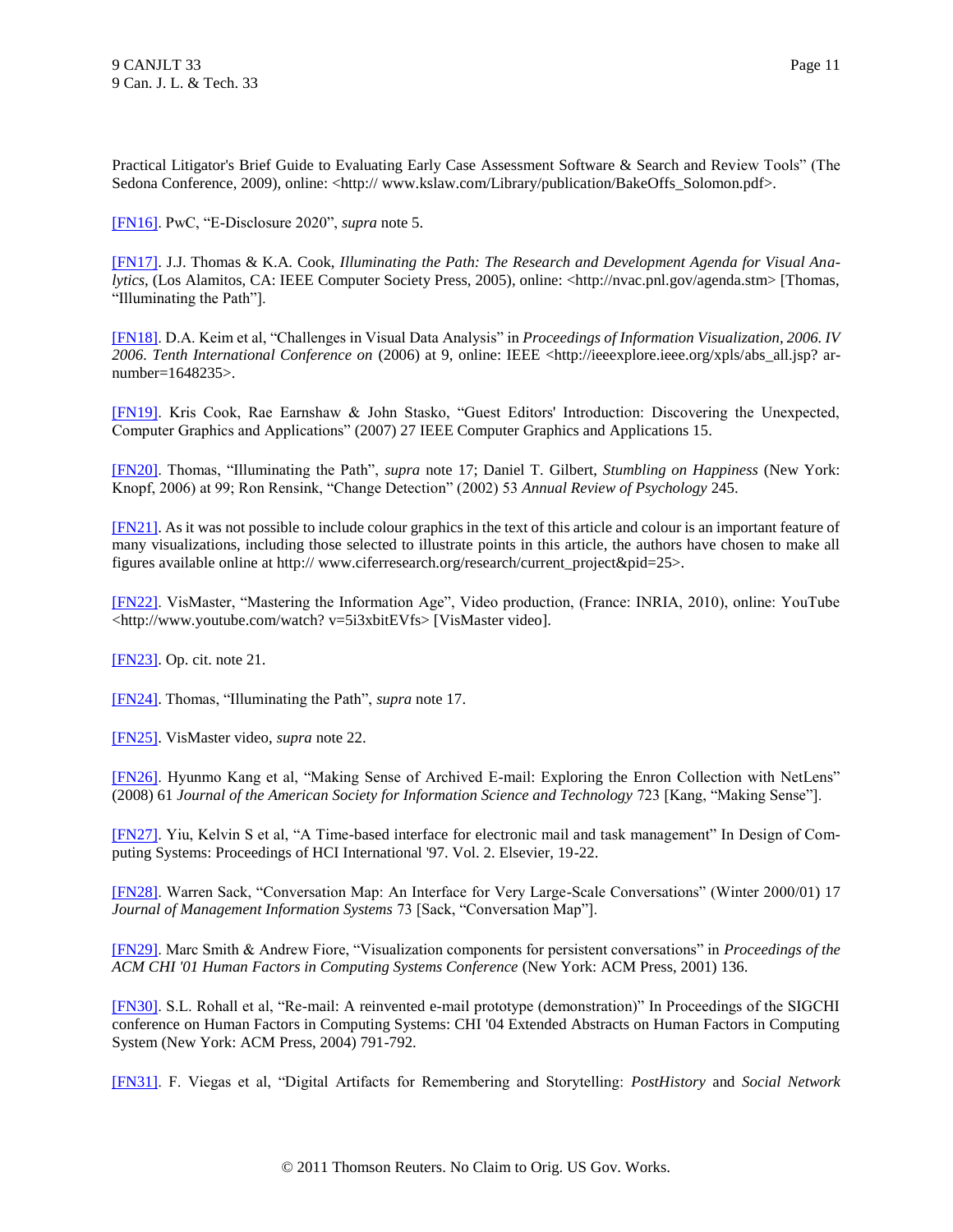*Fragments*" In *Proceedings of the 37th Annual Hawaii International Conference on System Sciences* (Washington, DC: IEEE, 2004) 109.

## <span id="page-11-0"></span>[\[FN32\].](#page-3-11) *Ibid.*

<span id="page-11-1"></span>[\[FN33\].](#page-3-12) Bernard Kerr, "Thread arcs: An Email Thread Visualization" In *2003 IEEE Symposium on Information Visualization*: 27, online: <http:// www.computer.org/portal/web/csdl/doi/10.1109/INFVIS.2003.1249028>; Gina Venolia & Carmen Neustaedter, "Understanding sequence and reply relationships within e-mail conversations: A mixed-model visualization" In Gilbert Cockton and Panu Korhonen, eds, *Proceedings of the ACM CHI 2003 Human Factors in Computing Systems Conference April 5-10, 2003, Ft. Lauderdale, Florida, USA* (New York: ACM Press, 2003) 361.

<span id="page-11-2"></span>[\[FN34\].](#page-3-13) Adam Perer & Ben Shneiderman, "Beyond threads: Identifying discussions in Email archives" *2005 IEEE Information Visualization*, 41-42; Adam Perer, Ben Shneiderman & Douglas W. Oard, "Using rhythms of relationships to understand e-mail archives" (2006) 57 *Journal of the American Society of Information Science and Technology* 1936 [Perer, "Using rhythms"]; Adam Perer & M. Smith, "Contrasting Portraits of Email Practice: Visual Approaches to Reflection and Analysis" In *Proceedings of Conference on Advanced Visual Interfaces (AVI)* (Venezia, Italy: ACM Press, 2006) 389-395.

## <span id="page-11-3"></span>[\[FN35\].](#page-3-14) *Ibid.*

<span id="page-11-4"></span>[\[FN36\].](#page-3-15) A. Leuski, D. Oard, & R. Bhagat, R., "eArchivarius: Accessing collections of electronic mail" [Demonstration] In *Proceedings of the 26th Annual International ACM SIGIR Conference on Research and Development in Information Retrieval* (p. 468). (New York: ACM Press, 2003) at 468. The e-Archivarius Project website is at: http://people.ict.usc.edu/~ leuski/projects/earchivarius/.

<span id="page-11-5"></span>[\[FN37\].](#page-3-16) Jeffrey Heer, "Exploring Enron: Visual Data Mining of E-mail" (2005), online: <http://jheer.org/enron>.

<span id="page-11-6"></span>[\[FN38\].](#page-4-0) For a good overview of approaches to visualization of e-mail, see Judith Donath, "Visualizing E-mail Archives", online: <http:// smg.media.mit.edu/papers/Donath/EmailArchives.draft.pdf>.

<span id="page-11-7"></span>[\[FN39\].](#page-4-1) Sack, "Conversation Map", *supra* note 28 is an example of social network analysis that draws on semantic analysis of content.

<span id="page-11-8"></span>[\[FN40\].](#page-4-2) Kang, "Making Sense", *supra* note 26. See also Starlite, online: < http://www.futurepointsystems.com> and IN-SPIRE, online: <http:// inspire.pnl.gov>. Both use clustering algorithms to group the content of documents by semantic similarities.

<span id="page-11-9"></span>[\[FN41\].](#page-4-3) For an overview on the subject of ontologies, see Tom Gruber, *"Ontology"* in Ling Liu & M. Tamer Özsu, eds, *The Encyclopedia of Database Systems* (New York: Springer-Verlag, 2008) 1963, online: <http:// tomgruber.org/writing/ontology-definition-2007.htm.

<span id="page-11-10"></span>[\[FN42\].](#page-4-4) Kang, "Making Sense", *supra* note 26.

<span id="page-11-11"></span>[\[FN43\].](#page-4-5) Esteva, Maria et al. "Finding narratives of activities through archival bond in electronically stored information (ESI)" (Paper delivered at the 2009 Society of American Archivists' Research Forum, Austin, Texas, August 2009) [Esteva, "Finding narratives"].

<span id="page-11-12"></span>[\[FN44\].](#page-4-6) Examples given of goods and services in the e-discovery marketplace are simply for illustrative purposes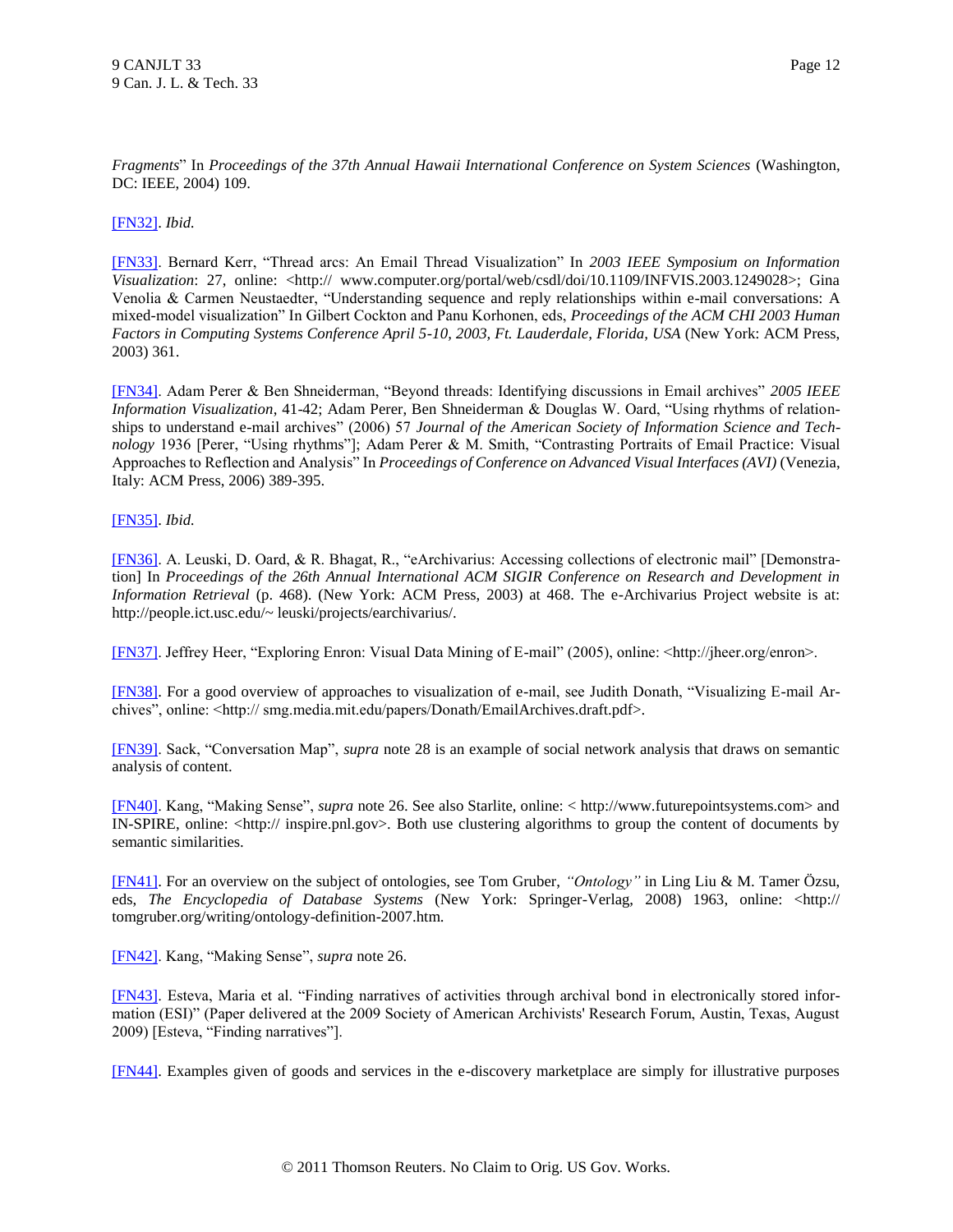only, and no endorsement by the authors is either expressed or implied.

<span id="page-12-0"></span>[\[FN45\].](#page-4-7) For information about MetaLINCS see "Enron Emails NowAvailable for Public Analysis: MetaLINCS E-Discovery Software Allows Anyone to Explore Enron's Email Secrets Ahead of Landmark Trial", online: The Free Library < http://www.thefreelibrary.com/Enron+E-mails+Now+Available+for+Public+Analysis% 3B+MetaLINCS+E-Discovery...-a0140996677>. For Attenex see online: <http:// www.ftitechnology.com/products/attenex\_patterns.aspx>. For Autonomy see online: <http://www.zantaz.com/products/electronic-discovery/index.htm>. For Starlite, see *supra* note 40.

<span id="page-12-1"></span>[\[FN46\].](#page-4-8) Barry Murphy, "Believe it--eDiscovery Technology Spending to Top \$4.8 Billion by 2011" (Cambrdge, MA: Forrester Research, Inc., 2006).

<span id="page-12-2"></span>[\[FN47\].](#page-4-9) N.J. Belkin, R.N. Oddy & H.M. Brooks, "ASK for Information Retrieval: Part 1. Background and Theory" (1982) 38:2 *Journal of Documentation* 61.

<span id="page-12-3"></span>[\[FN48\].](#page-5-0) Simon Attfield, Stephen De Gabrielle & Ann Blandford, "The Loneliness of the Long-Distance Document Reviewer: E-Discovery and Cognitive Ergonomics. *DESI III Global E-Discover/E-Disclosure Workshop: 12th International Conference on Artificial Intelligence and Law*. Barcelona, Spain. Available online at <http://www.law.pitt.edu/DESI3\_Workshop/DESI\_III\_ papers.htm>.

<span id="page-12-4"></span>[\[FN49\].](#page-5-1) Ozgur Turetken & Ramesh Sharda, "Visualization of Web Spaces: State of the Art and Future Directions" (2007) 38:3 *Database for Advances in Information Systems* 51; Richard E. Mayer, *Multimedia Learning* (New York: University Press, 2001).

<span id="page-12-5"></span>[\[FN50\].](#page-5-2) Seyour Papert, *The Children's Machine: Rethinking School in the Age of the Computer* (New York: Basic Books, 1993).

<span id="page-12-6"></span>[\[FN51\].](#page-5-3) Two tools have been used in research conducted by UBC-SLAIS to date: 1) Starlite <http://www.futurepointsystems.com> and 2) IN-SPIRE; see *supra* note 40. Both use clustering algorithms to group the content of documents by semantic similarities.

<span id="page-12-7"></span>[\[FN52\].](#page-5-4) Gerard Salton, *The SMART Retrieval System -- Experiments in Automatic Document Processing* (Englewood Cliffs, NJ: Prentice-Hall, 1971); Bing, "Curse of Boole", *supra* note 7 at 165.

<span id="page-12-8"></span>[\[FN53\].](#page-6-0) Efthimis Efthimiadis & Mary A. Hotchkiss, "Legal Discovery: Does Domain Expertise Matter?" In proceedings of the American Society for Information Science and Technology 45, 1 (2008): 1-2 [Efthimiadis, "Legal Discovery"].

<span id="page-12-9"></span>[\[FN54\].](#page-6-1) R. Arias-Hernandez et al, "Pair Analytics: Capturing Reasoning Processes in Collaborative Visual Analytics," *Proceedings of Hawai'I International Conference on System Sciences 44*, January 2011, Koloa, Hawaii (2011).

<span id="page-12-10"></span>[\[FN55\].](#page-6-2) Kang, "Making Sense", *supra* note 26.

<span id="page-12-11"></span>[\[FN56\].](#page-6-3) Adam Perer & Ben Shneiderman, "Systematic Yet Flexible Discovery: Guiding Domain Experts Through Exploratory Data Analysis" in *Proceedings of the International Conference on Intelligent User Interfaces*, 2008: 1-10.

<span id="page-12-12"></span>[\[FN57\].](#page-6-4) ACH is an eight-step procedure grounded in basic insights from cognitive psychology, decision analysis, and the scientific *method* and is a tool to aid judgment on issues requiring weighing of alternative explanations or conclusions. See Charles Gettys et al, *Hypothesis Generation: A Final Report on Three Years of Research*, (University of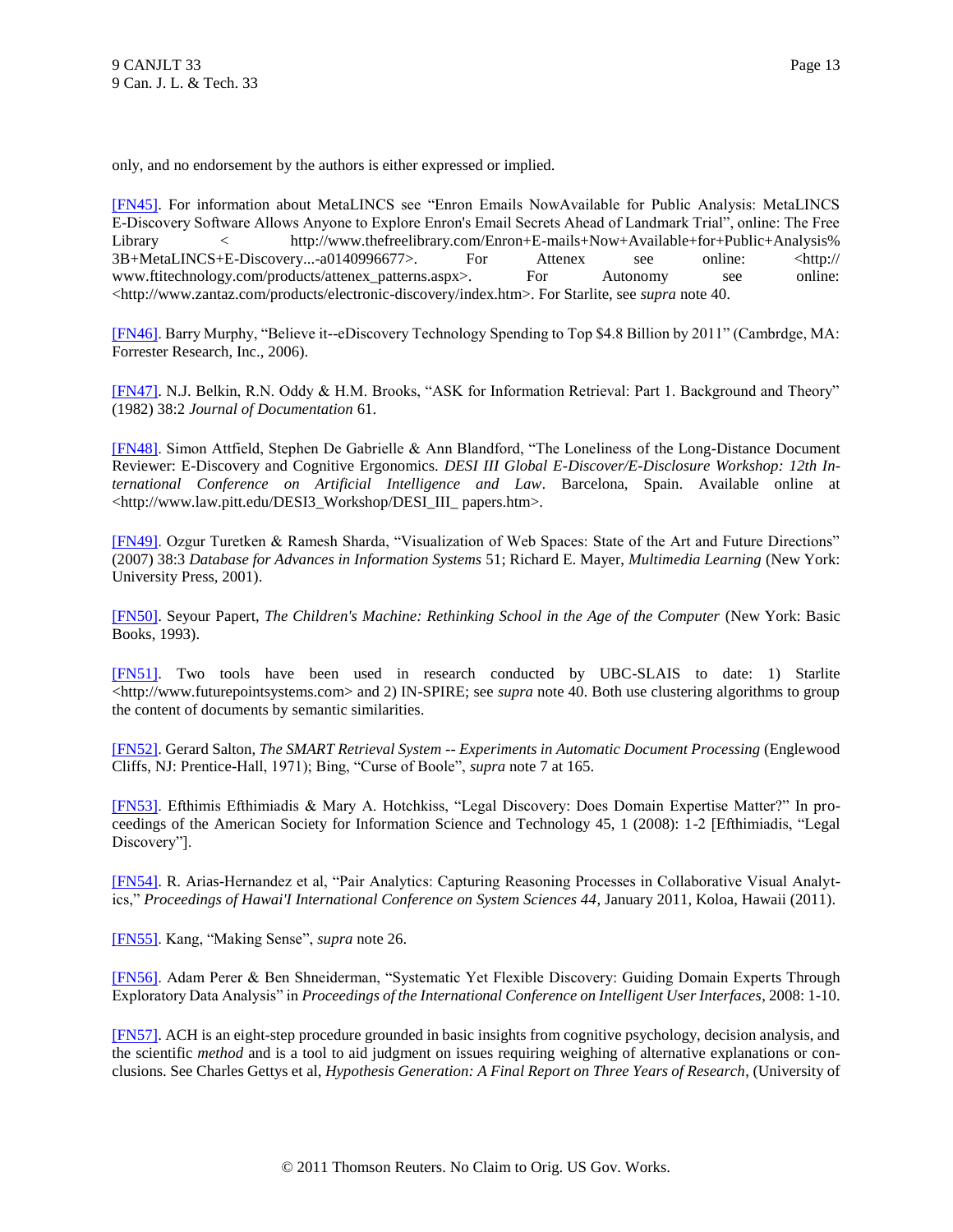## Oklahoma, Decision Processes Laboratory, 1980).

### <span id="page-13-0"></span>[\[FN58\].](#page-6-5) *Ibid.*

<span id="page-13-1"></span>[\[FN59\].](#page-6-6) In the "bag of words" approach to text retrieval a text (such as a sentence or a document) is represented as an unordered collection of words, disregarding grammar and even word order. A common use of this approach is in spam filtering where one "bag" contains words identified with spam and the other "bag" contains legitimate e-mails. Using bayesian statistical analysis, the spam filter determines which bag an e-mail is likely to fit into. In a phrase-based approach, a retrieval system will use phrases to index, search and retrieve documents. The system would look at whether the use of a phrase is statistically significant and how often certain phrases appear in use with other phrases. Returning to the spam filtering example, phrases are identified that predict the presence of other phrases in documents. Documents are then indexed according to their included phrases. A spam document is identified based on the number of related phrases included in a document. For more information, see Bill Slawsky, "Phrased Based Information Retrieval and Spam Detection", online: SEO by the Sea <http://www.seobythesea.com/?p=413>. and David Lewis, "Naive (Bayes) at Forty: The Independence Assumption in Information Retrieval" *Proceedings of ECML-98, 10th European Conference on Machine Learning* (Chemnitz, DE: Springer Verlag, Heidelberg, DE, 1998) 4-15.

<span id="page-13-2"></span>[\[FN60\].](#page-6-7) Niall Rooney, et al, "An Investigation into the Stability of Statistical Document Clustering" (2008) 59:2 *Journal of the American Society of Information Science and Technology* 256.

<span id="page-13-3"></span>[\[FN61\].](#page-7-0) Esteva, "Finding narratives", *supra* note 43.

<span id="page-13-4"></span>[\[FN62\].](#page-7-1) *Ibid.*

<span id="page-13-5"></span>[\[FN63\].](#page-7-2) Op. Cit. note 21.

<span id="page-13-6"></span>[\[FN64\].](#page-7-3) Op. Cit. note 21.

<span id="page-13-7"></span>[\[FN65\].](#page-7-4) Edward R. Tufte has written extensively on the subject of visual perception and system design. See e.g. Edward R. Tufte, *Envisioning Information* (Cheshire, CT: Graphics Press, 1990).

<span id="page-13-8"></span>[\[FN66\].](#page-7-5) For a discussion of this problem see the work of Martin Kryzwinski at http://www.hiveplot.net/.

<span id="page-13-9"></span>[\[FN67\].](#page-7-6) *Ibid.*

<span id="page-13-10"></span>[\[FN68\].](#page-7-7) Perceptual and legal issues associated with VA artefacts have much in common with similar issues arising from the use of photographs and other visual representations. See Rodney G.S. Carter, ""Ocular Proof": Photographs as Legal Evidence" (2010) 69 Archivaria 23, and also William J. Mitchell, *The Reconfigured Eye*: *Visual Truth in the Post-Photographic Era* (Cambridge, MA: MIT Press, 2001) (cited *ibid*). Carter's article traces the rules governing the admissibility of photographs into evidence in the courts of law in Canada, the United States and Britain and provides a useful overview of some of the issues associated with and approaches to admissibility of visual evidence that, by analogy, may prove applicable to visualizations resulting from the process of visual analysis.

<span id="page-13-11"></span>[\[FN69\].](#page-7-8) Similar research challenges arise in the use of visualization in the analysis of geospatial data. See, for example, W. Cartwright et al, "Geospatial Information Visualization User Interface Issues" (2001) 28:1 *Cartography and Geographic Information Science* 45.

<span id="page-13-12"></span>[\[FN70\].](#page-7-9) Perer, "Using rhythms", *supra* note 34.